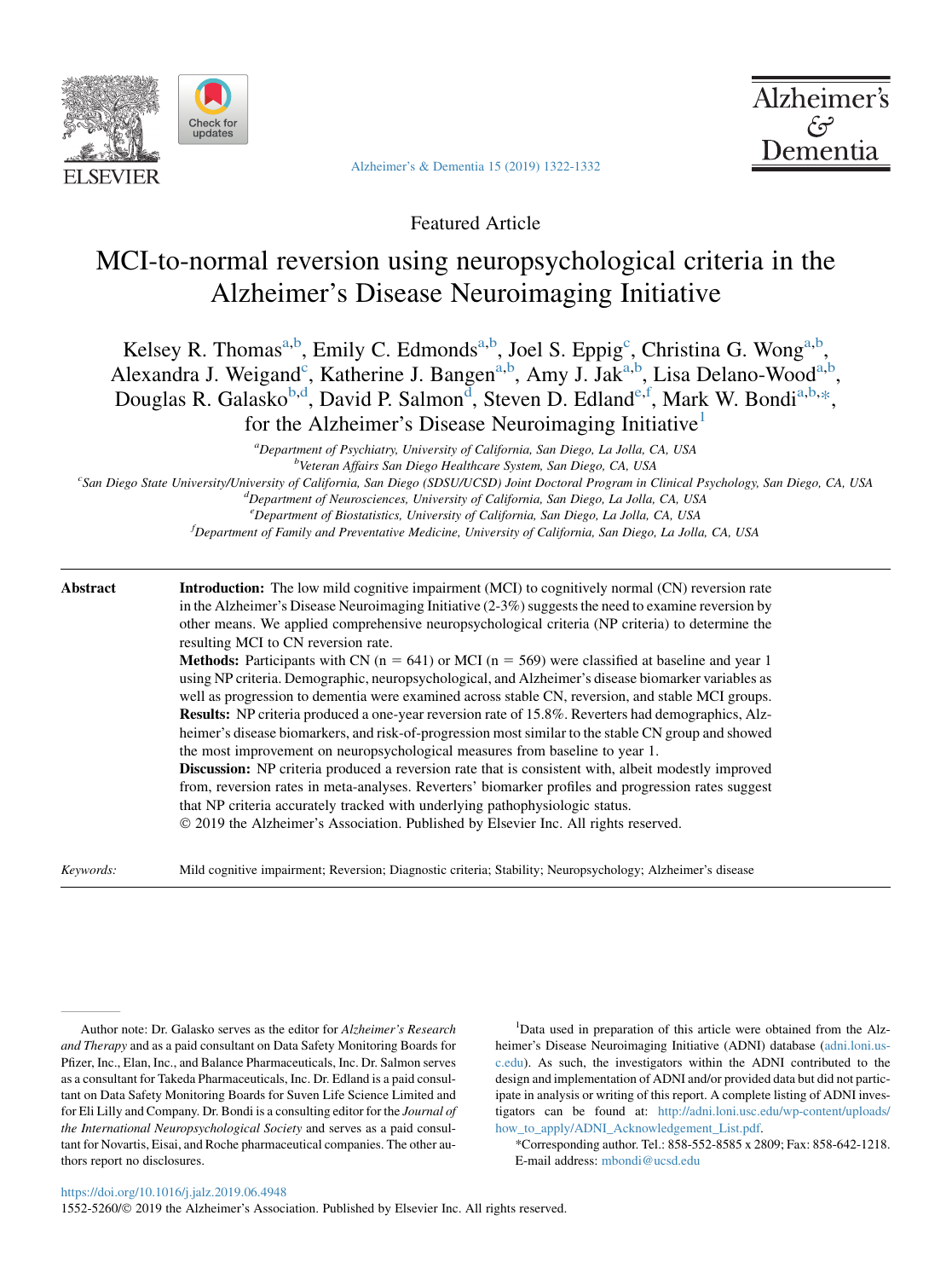#### 1. Introduction

Mild cognitive impairment (MCI) is thought to represent a transitional state between normal cognition and dementia [\[1,2\].](#page-9-0) However, the cognitively normal (CN) to MCI to Alzheimer's disease (AD) trajectory is not always unidirectional [\[3\]](#page-10-0), and a diagnosis of MCI does not irreparably foreshadow progression to dementia. A large portion of individuals diagnosed with MCI revert to CN status when reevaluated after one year or more (up to 30-50%) [\[4–6\].](#page-10-0) Meta-analyses report reversion rates of 18% (26% when only "better quality" studies were included) [\[7\]](#page-10-0) and 24% [\[8\]](#page-10-0) across all (clinic- and community-based) studies, and approximately 25% to 30% when limited to community-based studies [\[7,8\]](#page-10-0). The MCI criteria of studies included in these meta-analyses varied widely. One included studies that defined MCI based on the International Working Group [\[9\]](#page-10-0) or Petersen/Mayo Clinic criteria [\[10\]](#page-10-0), clinical consensus, use of cognitive screening measures, or combination of neuropsychological and functional measures; both amnestic and nonamnestic MCI were included [\[7\]](#page-10-0). Another meta-analysis focused on only amnestic MCI based on traditional Mayo/Petersen criteria, requiring at least one objective memory test be at least 1.5 standard deviations (SD) below the normative mean; of the 25 studies included, 10 used a consensus diagnosis, 2 used an algorithmic diagnosis, 9 did not specify whether algorithmic or consensus diagnosis was used, and 4 used a clinical diagnosis from medical records [\[8\].](#page-10-0)

Higher MCI-to-CN reversion rates are associated with younger age [\[11,12\]](#page-10-0), better neuropsychological test performance and functional abilities [\[5,12–14\]](#page-10-0), absence of an apolipoprotein E  $(APOE)$   $\varepsilon$ 4 allele [\[12,14\]](#page-10-0), and a "normal" AD biomarker profile [\[14\].](#page-10-0) Individuals with nonamnestic and single-domain MCI revert more often than those with amnestic  $[5,13]$  and multidomain MCI  $[4,5,13]$ , respectively. Finally, diagnostic criteria for MCI that rely on only cognitive screens, rating scales, or a single impaired score on an objective memory test lead to higher rates of reversion than criteria that require poor performance on more than one neuropsychological test  $[6,15]$ .

The MCI diagnostic criteria used in the Alzheimer's Disease Neuroimaging Initiative (ADNI) [\[16\]](#page-10-0) are similar to the conventional Petersen/Winblad criteria [\[9,10\]](#page-10-0) and require a subjective cognitive complaint, normal global cognitive screening, minimal/mild changes on a self-informed and study-partner–informed interview of global functioning (Clinical Dementia Rating [CDR]), and impaired performance on a single objective memory test (delayed recall of one story from Logical Memory [LM]) [\[16\].](#page-10-0) ADNI's oneyear reversion rate from MCI-to-CN was initially reported to be a surprisingly low 2.2% [\[16\]](#page-10-0) and similarly was noted to be 3% in a more recent inspection of the larger ADNI dataset [\[17\].](#page-10-0) When performance on all components of the ADNI MCI criteria at baseline and one year later (year 1) was examined, about one-third of those who met all criteria at baseline failed to meet all criteria, particularly an impaired score on the LM test, at year 1. Instead, it appears that the diagnosis of MCI was either carried forward from baseline to year 1 or was primarily based on the CDR [\[17\]](#page-10-0) without application of the LM score criterion. If the LM cutoff had been consistently applied at year 1, the rate of reversion would have been at least 22% [\[17\]](#page-10-0), a value more consistent with rates reported in other studies [\[7,8\]](#page-10-0).

Lack of guidance on how to weigh various components of the diagnostic criteria used in ADNI and heavy reliance on subjective cognitive complaints may also reduce diagnostic clarity [\[18,19\]](#page-10-0). These limitations can be overcome by using comprehensive neuropsychological criteria (NP criteria) for MCI that are primarily based on objective neuropsychological test scores [\[15,20\]](#page-10-0). The NP criteria classify an individual to have MCI if they do not have dementia but performed  $>1$  SD below a demographicallyadjusted mean on two neuropsychological measures within the same cognitive domain or  $>1$  SD below the demographically-adjusted mean on at least one measure across three sampled cognitive domains; participants who were rated by a study partner to have a functional difficulty across at least two areas of functioning were also considered to have MCI [\[15,20\].](#page-10-0) Prior work has demonstrated that these comprehensive NP criteria offer the optimal balance of sensitivity (i.e.,  $>1$  SD threshold for impairment compared with a 1.5 or 2 SD cutoff) with reliability (i.e., two impaired scores within a domain instead of one impaired score across the battery) [\[15\]](#page-10-0).

When NP criteria was applied to the ADNI cohort, we found that the standard ADNI MCI criteria had resulted in high rates of "false positive" [\[20,21\]](#page-10-0) and "false negative" MCI diagnoses [\[22\].](#page-10-0) Strikingly, approximately 34% of ADNI-diagnosed participants were classified as CN by actuarial NP criteria and demonstrated normal imaging, cerebrospinal fluid (CSF) biomarker profiles, and functional trajectories [\[20,21,23–26\]](#page-10-0). The disagreement between NP criteria and ADNI criteria classifications skewed toward ADNI overdiagnosing MCI at baseline ("false-positives"); however, there is also evidence that the ADNI criteria also missed a small portion of participants who were classified CN by ADNI but met NP criteria for MCI ("falsenegatives") [\[22\].](#page-10-0) These potentially "missed" participants with MCI had neuropsychological scores, cerebrospinal fluid markers, and progression rates that suggested an MCI diagnosis was warranted.

Given prior evidence that use of NP criteria improves the accuracy of the baseline MCI diagnosis in ADNI relative to their standard methods [\[20–22\]](#page-10-0), coupled with the observation that ADNI's diagnostic tracking produces an artificially low MCI-to-CN reversion rate [\[17\]](#page-10-0), we aimed to determine whether the NP criteria produces a more defensible reversion rate in ADNI. We hypothesized that application of these criteria at baseline and year 1 would provide a more accurate and reliable characterization of those participants with MCI who revert to CN status that is more in-line with reversion rates from recent meta-analyses [\[7,8\]](#page-10-0) than the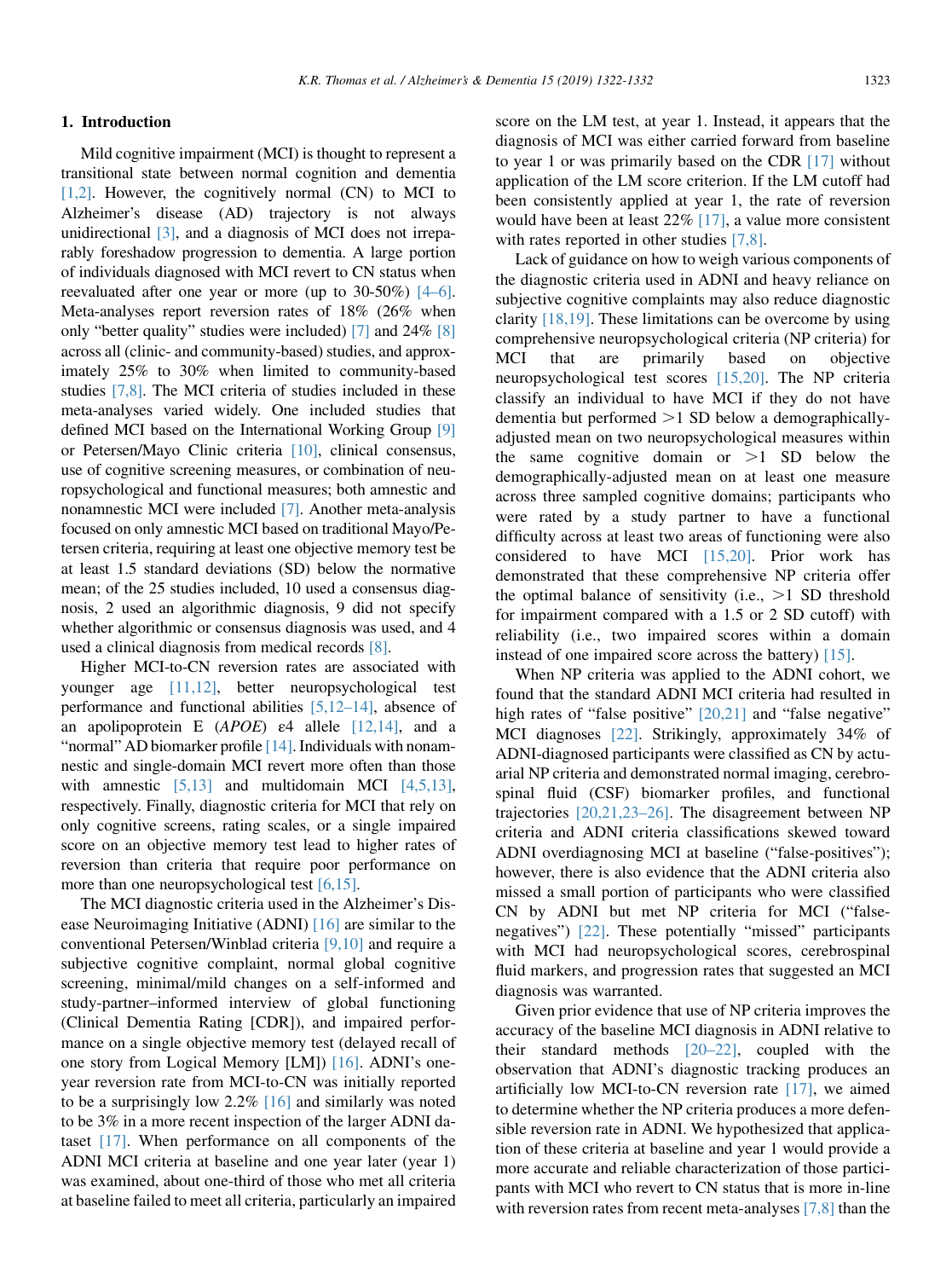unrealistically low reversion rates using the ADNI MCI diagnoses [\[17\]](#page-10-0). If true, these results would provide further support for the use of the NP criteria as a flexible method for operationally defining MCI that may be adapted across large aging datasets to yield more accurate diagnostic and tracking information. In addition, findings would be expected to improve understanding of predictors of reversion when NP criteria are implemented. Specifically, we hypothesize that participants who revert will more likely have lower proportions of genetic susceptibility of AD, higher levels of CSF,  $\beta$ -amyloid (A $\beta$ ), lower levels of CSF total tau (t-tau), and hyperphosphorylated-tau (p-tau) and more likely have a nonamnestic MCI profile than those participants that continue having MCI according to NP criteria at both baseline and year 1 occasions.

## 2. Methods

Data used in the preparation of this article were obtained from the ADNI database ([adni.loni.usc.edu\)](http://adni.loni.usc.edu). ADNI was launched in 2003 as a public-private partnership. The primary goal of ADNI has been to test whether serial magnetic resonance imaging, positron emission tomography, other biological markers, and clinical and neuropsychological assessment can be combined to measure the progression of MCI and early AD. For up-to-date information on ADNI, see [www.adni-info.org](http://www.adni-info.org). This study was approved by the institutional review boards at each of the participating institutions, and written informed consent was obtained from all participants or authorized representatives at each site.

# 2.1. Participants and procedure

The specific enrollment inclusion/exclusion criteria for ADNI have been described elsewhere [\[16\]](#page-10-0). In brief, participants from ADNI, ADNI-GO, and ADNI-2 cohorts were diagnosed at baseline by ADNI as CN, MCI (including early- and late-MCI for ADNI-GO and ADNI-2), or AD. All nondemented ADNI participants who completed a baseline and year 1 neuropsychological assessment were considered for the current analyses; there were also 6 ADNI participants who were classified as AD at baseline but were considered CN based on NP criteria who were included in the analyses (total  $N = 1210$ ).

Participants were reclassified separately at baseline and year 1 as either CN or as having MCI using the following Jak/Bondi comprehensive NP criteria [\[15,20\]:](#page-10-0) (1) performance  $>1$  SD below the age/education/sex-adjusted mean on two neuropsychological measures within the same cognitive domain, (2) performance  $>1$  SD below the demographically-adjusted mean on at least one measure across all three sampled cognitive domains, or (3) were rated by a study partner to have a Functional Activities Questionnaire (FAQ) score  $>5$ , suggesting difficulties across at least two areas of functioning.

Six neuropsychological total test scores were used to determine MCI status via NP criteria [\[21\]](#page-10-0) and included two memory measures: Rey Auditory Verbal Learning Test (AVLT) delayed free recall and AVLT recognition (hits minus false positives); two language measures: 30-item Boston Naming Test (BNT), animal fluency; and two attention/ executive function measures: Trail Making Test (TMT), part A and part B. The neuropsychological age/education/sexadjusted z-scores were based on regression coefficients derived from a sample of ADNI's CN participants who did not progress to MCI for the duration of their study participation (i.e., "robust" controls;  $N = 385$ ) [\[21,25,26\].](#page-10-0) Regressions to determine demographic adjustment were completed at each occasion. Participants without dementia that did not meet NP criteria for MCI were considered CN.

Once all participants were reclassified as CN or MCI at baseline and CN, MCI, or AD at year 1, diagnostic stability, reversion, and conversion were examined. We then examined several biomarker and clinical variables to determine their association with reversion from MCI to normal. A subset of participants underwent a lumbar puncture (baseline CN:  $n = 363$ , MCI:  $n = 337$ ). CSF biomarkers of AD (A $\beta$ , t-tau, and p-tau) were measured using Elecsys ® immunoassays. APOE ε4 status, based on the presence of at least one ε4 allele, was also examined. The Mini Mental State Examination (MMSE) measured global cognition; the LM delayed recall subscale was an independent measure of memory performance that was not included in the NP criteria diagnosis; the Geriatric Depression Scale (GDS) measured depressive symptoms; the modified Hachinski Ischemia Scale measured ischemic risk; and the CDR and FAQ measured everyday functioning. Type 2 diabetes mellitus (T2DM) status was determined via baseline medical history [\[27\]](#page-10-0) or if they were on glucoselowering medications [\[28\].](#page-10-0)

ADNI's AD criteria were used in progression-todementia analyses to be independent from the components of the NP criteria. These criteria included: (1) subjective memory complaint by the subject, study partner, or clinician; (2) abnormal memory function defined as scoring below the education-adjusted cutoffs on the LM delayed recall subscale from the Wechsler Memory Scale–Revised ( $\leq$ 8 for  $16 +$  years of education,  $\leq 4$  for 8-15 years of education, and  $\leq$  2 for 0-7 years of education); (3) MMSE score  $\leq$  27; (4)  $CDR = 0.5$  or 1.0; and (5) met National Institute of Neurological and Communication Disorders and Stroke/ Alzheimer's Disease and Related Disorders Association criteria for probable AD [\[29\]](#page-10-0).

#### 2.2. Statistical analyses

Baseline demographic and clinical characteristics for each group (CN and MCI) were compared using independent t-tests, Mann-Whitney U tests, or chi-squared tests. Proportions of the sample that remained diagnostically stable, reverted, or progressed from baseline to year 1 were examined. Group (stable CN, reversion, stable MCI) differences in baseline demographic, clinical, functional, AD biomarker, and neuropsychological variables were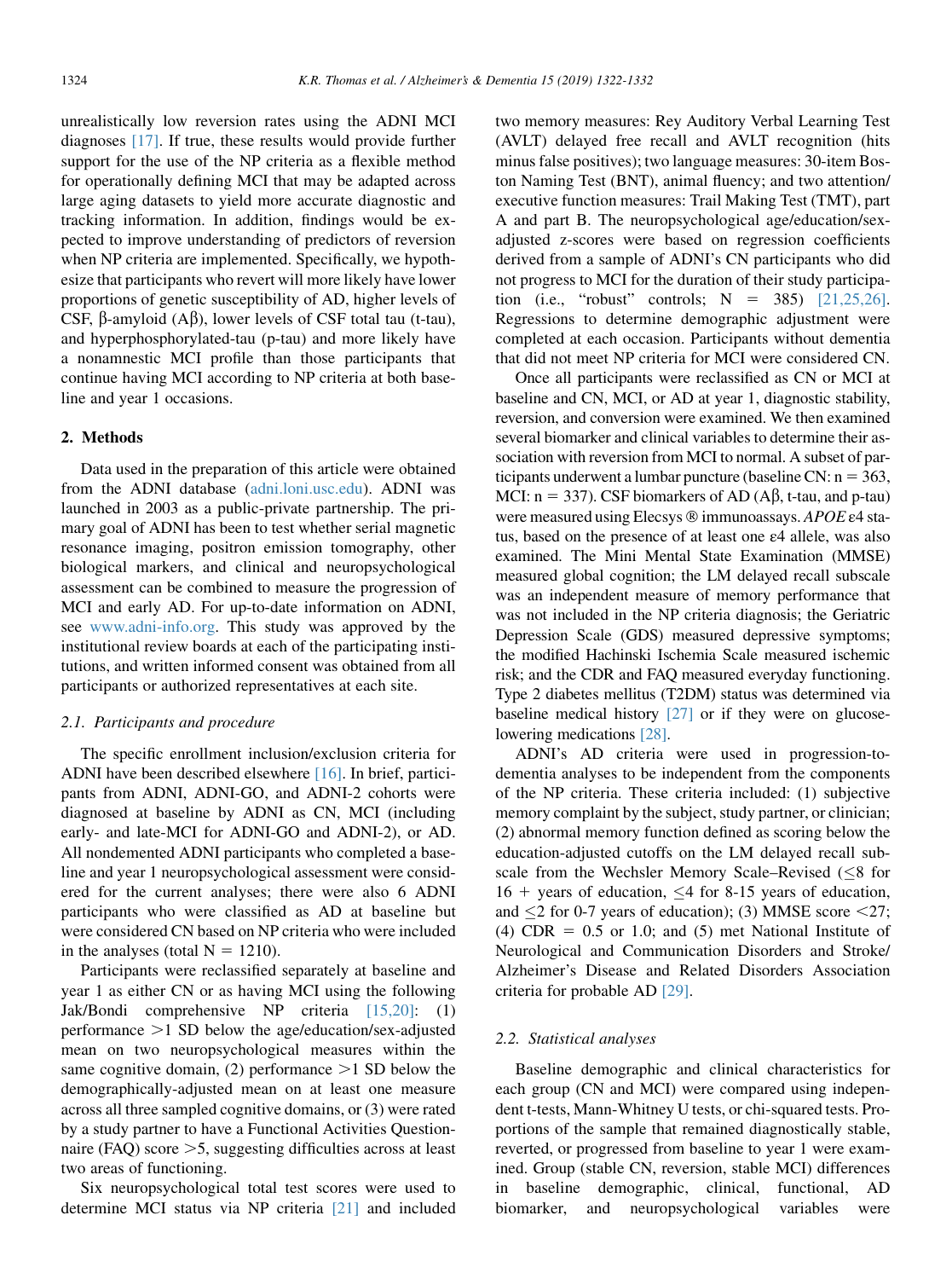examined using one-way analyses of variances (ANOVAs; with independent post-hoc t-test), Kruskal-Wallis tests (with post-hoc Mann-Whitney), or chi-squared tests for categorical variables. All post-hoc tests of group differences were adjusted for the 3 group pairwise comparisons, so the alpha was set to .017 (.05/3 groups).

A binary logistic regression was used to examine baseline predictors of stable MCI versus reversion status. Because raw data were used for this analysis, demographic variables (age, education, sex) were first entered in block 1. Then, GDS, FAQ, Hachinski score, T2DM status, APOE ε4 status,  $\Delta\beta$ , t-tau, p-tau, MMSE, AVLT delayed recall and recognition, animal fluency, BNT, TMT parts A and B, and LM delayed recall were included in the block 2, and a forward stepwise procedure was used to determine which of these variables were included in the model so that only predictors that add value were included.

Change in raw neuropsychological performance from baseline to year 1 by group (stable CN, reversion, stable MCI) was evaluated using a repeated measures analysis of covariance, controlling for age, education, and sex with post-hoc analyses that adjusted for multiple group comparisons (i.e., alpha = .017). Although some of the neuropsychological measures violate the assumption of normality (e.g., BNT and TMT are skewed), the analyses were run after transforming the data using a Blom transformation and compared with the use of the raw scores. The results were qualitatively and statistically similar, and there were no differences in the pattern of findings for the reversion group. Thus, the raw scores were used for analysis to facilitate clinical translation and interpretation of the results.

A Cox regression adjusting for age, education, and sex was used to determine the hazard ratio (HR) and 95% confidence interval (CI) of progression to dementia. In these analyses, time-to-dementia was the number of months (12 to 60 months) from the baseline assessment to the assessment when the participant first met criteria for dementia. Participants who did not progress to dementia during their follow-up period were censored at their last visit. Kaplan-Meier curves were used to show the rate of progression to dementia by group.

## 3. Results

#### 3.1. Baseline characteristics

At baseline, there were 641 participants with CN (53.0%) and 569 participants with MCI (47.0%) based on NP criteria, compared with 418 participants with CN (34.5%), 786 participants with MCI (65.0%), and 6 participants with AD (0.5%) based on ADNI classifications. CN and MCI groups based on NP criteria significantly differed on all demographic, functional, neuropsychological, and biomarker variables, with the exception of age (see [Table 1\)](#page-4-0). Of the participants diagnosed with MCI, 507 (89%) were diagnosed based on having two impaired neuropsychological scores within the same domain, 16 (3%) were diagnosed based on having one impaired score in each of the three cognitive domains, and 46 (8%) were diagnosed based on an FAQ score  $>5$ .

#### 3.2. Classification at year 1

Examination of stability, progression, and reversion showed that among participants classified by NP criteria as CN at baseline ( $N = 641$ ), 508 (79.3%) remained CN, 125 (19.5%) progressed to MCI, and 8 (1.2%) progressed to dementia at year 1. Of those who were classified as MCI at baseline (N = 569), 381 (67%) continued having MCI, 90 (15.8%) reverted to CN, and 98 (17.2%) progressed to dementia at year 1. Consistent with what has been previously described [\[17\],](#page-10-0) ADNI classifications showed that among participants they classified as CN at baseline ( $N = 418$ ), 401 (95.9%) remained CN and 17 (4.1%) progressed to MCI at year 1. Of those who were classified by ADNI as MCI at baseline ( $N = 786$ ), 659 (83.8%) continued having MCI, 24 (3.1%) reverted to CN, and 103 (13.1%) progressed to dementia at year 1.

#### 3.3. Reversion group characteristics

Within the NP criteria–defined reversion group, baseline MCI diagnoses were made based on two impaired scores within at least one cognitive domain in 80 participants (88.9% of reverters), based on three impaired scores across three cognitive domains in 3 participants (3.3% of reverters), and based on FAQ  $>$ 5 in 7 participants (7.8% of reverters). The proportions of participants classified as MCI using the 3 different NP criteria (i.e., two impaired scores in one domain, three impaired scores across three domains, or  $FAQ > 5$ ) did not differ between stable MCI and reversion groups ( $\chi^2 = 0.04$ ,  $df = 2$ ,  $P = .98$ ).

When examining baseline MCI subtype of those participants that reverted, 46 participants were initially considered amnestic MCI (51.1%): 38 single-domain amnestic MCI and 8 multidomain amnestic MCI. There were 34 participants (37.8%) who were impaired in only nonmemory domains; 16 impaired in the language domain, 6 impaired in attention/executive domain, and 2 impaired in both language and attention/execution domains. As mentioned previously, 3 participants (3.3%) had diffuse impairments with one impaired score in three cognitive domains and 7 participants (7.8%) were diagnosed based on FAQ. When examining baseline amnestic and nonamnestic MCI subtypes (diagnosed based on two impaired scores in one domain), the proportion of participants with nonamnestic MCI was greater in the reversion group (34 of 80, 42.5%) than in the stable MCI group (97 of 337, 28.8%),  $\chi^2 = 5.65$ ,  $df = 1, P = .017.$ 

# 3.4. Baseline group differences

# 3.4.1. Demographics, clinical characteristics, and vascular risk

[Table 2](#page-4-0) shows the omnibus tests for the baseline characteristics of the NP criteria-defined stable CN, reversion, and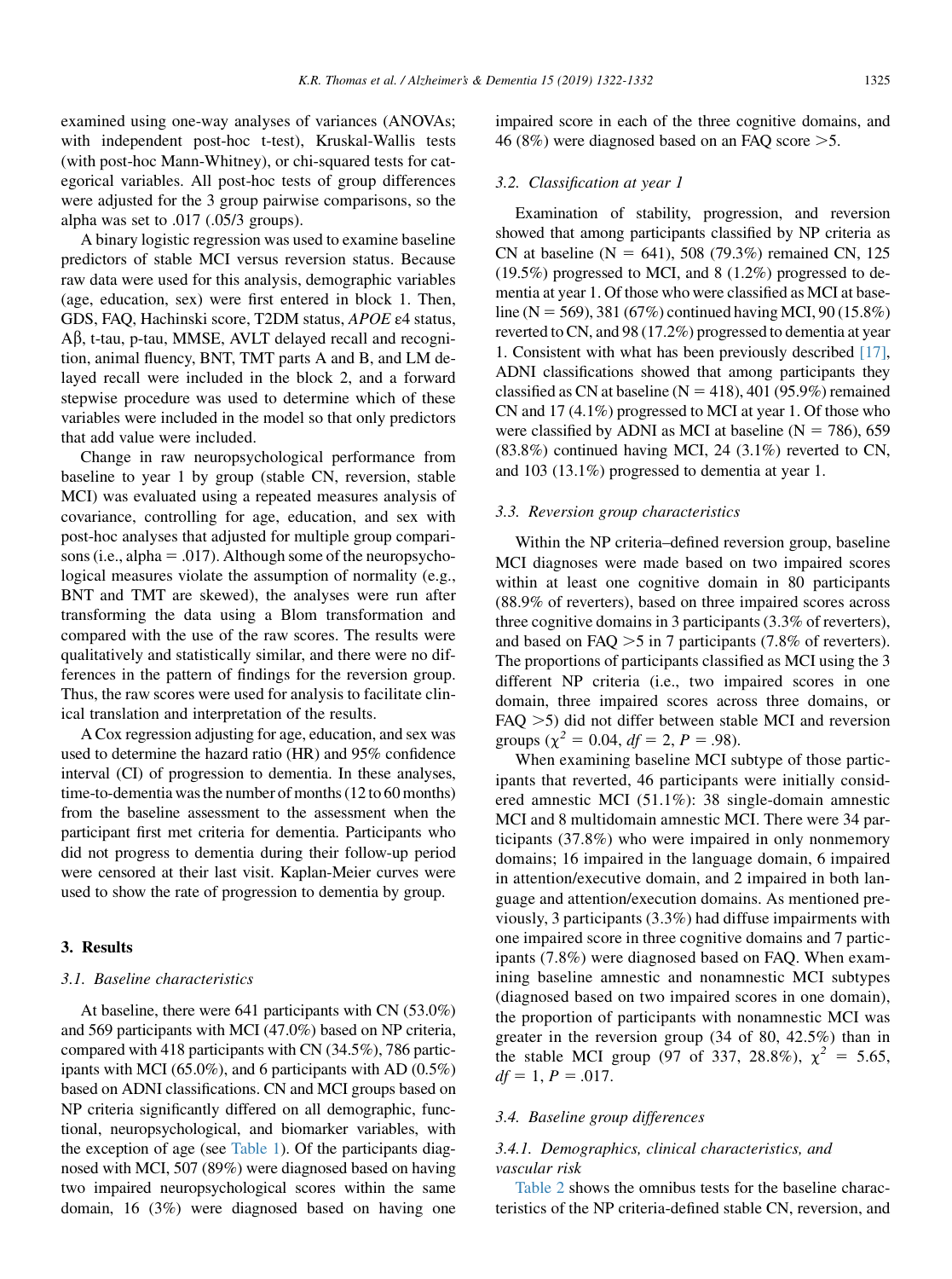<span id="page-4-0"></span>

| Table 1                                                                     |  |
|-----------------------------------------------------------------------------|--|
| Baseline demographic and clinical characteristics (mean [SD] or %) by group |  |

| Characteristic             | $CN (N = 641)$   | $MCI (N = 569)$ | t, U, or $\chi^2$ | $\boldsymbol{P}$ |
|----------------------------|------------------|-----------------|-------------------|------------------|
| Age                        | 73.63 (6.95)     | 73.85 (7.09)    | $t = -0.54$       | .589             |
| Education                  | 16.31(2.69)      | 15.89(2.86)     | $t = 2.66$        | .008             |
| Female, %                  | 47.0%            | 39.9%           | $\chi^2 = 57.71$  | .017             |
| $GDS*$                     | 1.16(1.32)       | 1.59(1.42)      | $U = 216,896.00$  | < 0.001          |
| $CDR^* = 0/0.5, %$         | 54.1%/45.7%      | 12.3%/87.5%     | $\chi^2 = 233.67$ | < 0.001          |
| $FAQ*$                     | 0.60(1.16)       | 3.85(4.51)      | $U = 271,001.00$  | < 0.001          |
| Hachinski*                 | 0.57(0.66)       | 0.69(0.77)      | $U = 169,161.50$  | .015             |
| T2DM status*, %            | $7.2\%$          | $10.5\%$        | $\chi^2 = 4.01$   | .045             |
| $A\beta$ (pg/ml)           | 1292.46 (621.24) | 942.92 (555.04) | $t = 8.71$        | < 0.001          |
| $t$ -tau* (pg/ml)          | 243.66 (98.15)   | 300.85 (129.37) | $t = -7.27$       | < 0.001          |
| $p$ -tau* ( $pg/ml$ )      | 22.44 (10.20)    | 29.58 (14.70)   | $t = -8.22$       | < 0.001          |
| APOE $\varepsilon$ 4+*, %  | 33.4%            | 53.8%           | $\chi^2 = 51.15$  | < 0.001          |
| MMSE                       | 28.69 (1.47)     | 27.44 (1.84)    | $U = 108,803.00$  | < 0.001          |
| Logical memory             | 10.73(4.27)      | 5.32(4.02)      | $t = 21.97$       | < 0.001          |
| <b>AVLT</b> delayed recall | 7.53(3.75)       | 2.50(3.00)      | $t = 25.89$       | < 0.001          |
| <b>AVLT</b> recognition    | 27.30 (2.42)     | 22.38 (3.90)    | $t = 25.88$       | < 0.001          |
| <b>BNT</b>                 | 28.15 (1.97)     | 25.54 (3.97)    | $U = 102,273.50$  | < 0.001          |
| Animal fluency             | 20.62(5.06)      | 15.90 (4.84)    | $t = 16.51$       | < 0.001          |
| TMT part A                 | 32.81 (9.64)     | 45.47 (20.20)   | $U = 263,723.00$  | < 0.001          |
| TMT part B                 | 82.13 (35.67)    | 130.76 (71.13)  | $U = 263,467.00$  | < 0.001          |

NOTE. Sample size for cerebrospinal fluid biomarkers: CN:  $n = 363$ , MCI:  $n = 337$ .

Abbreviations: CN, cognitively normal; MCI, mild cognitive impairment; GDS, Geriatric Depression Scale; MMSE, Mini-Mental Status Examination; CDR, Clinical Dementia Rating; FAQ, Functional Activities Questionnaire; AVLT, Rey Auditory Verbal Learning Test; BNT, Boston Naming Test (30-item); T2DM, type 2 diabetes mellitus; TMT, Trail Making Test; Aβ, β-amyloid; t-tau, total tau; p-tau, hyperphosphorylated tau; APOE, Apolipoprotein E.

\*Denotes variable in which lower scores are better.

stable MCI groups. Age and education did not differ by group ( $P$  values  $> 0.05$ ), and only the stable CN and stable MCI group differed on sex ( $\chi^2 = 8.93$ ,  $df = 1$ ,  $P = .003$ ), with the stable CN group having a larger proportion of women. All groups endorsed minimal depressive symptoms, with only the stable CN and stable MCI groups significantly differing from one another such that the stable MCI group endorsed more symptoms ( $U = 72,903.50, P < .001$ ). On

Table 2

| Baseline demographic, clinical, neuropsychological, and biomarker characteristics of stable CN, reversion, and stable MCI groups |  |  |  |  |  |  |  |  |
|----------------------------------------------------------------------------------------------------------------------------------|--|--|--|--|--|--|--|--|
|----------------------------------------------------------------------------------------------------------------------------------|--|--|--|--|--|--|--|--|

| Characteristic             | Stable CN $(N = 508)$ | Reversion ( $N = 90$ ) | Stable MCI ( $N = 381$ ) | F, H, $\chi^2$      | $\boldsymbol{P}$ |
|----------------------------|-----------------------|------------------------|--------------------------|---------------------|------------------|
| Age                        | 73.61 (6.80)          | 74.85 (6.67)           | 73.73 (7.22)             | $F = 1.22$          | .295             |
| Education                  | 16.37(2.68)           | 15.88 (2.66)           | 15.95(2.91)              | $F = 3.01$          | .050             |
| Female, %                  | 47.9%                 | 40.0%                  | 38.8%                    | $\gamma^2 = 9.65$   | .008             |
| $GDS*$                     | 1.10(1.32)            | 1.47(1.55)             | 1.64(1.40)               | $H = 42.51$         | < 0.001          |
| $CDR^* = 0/0.5, %$         | 59.4%/40.6%           | 42.2%/57.8%            | 8.4%/91.3%               | $\gamma^2 = 242.35$ | < 0.001          |
| $FAQ*$                     | 0.45(0.99)            | 1.58(2.51)             | 3.66(4.42)               | $H = 214.52$        | < 0.001          |
| Hachinski*                 | 0.53(0.64)            | 0.83(0.90)             | 0.67(0.75)               | $H = 12.38$         | .002             |
| T2DM status*, $%$          | $6.1\%$               | 16.1%                  | $9.0\%$                  | $x^2 = 10.49$       | .005             |
| $A\beta$ (pg/ml)           | 1330.63 (597.63)      | 1152.50 (628.86)       | 954.24 (566.27)          | $F = 31.43$         | < 0.001          |
| $t$ -tau* (pg/ml)          | 236.44 (93.75)        | 229.51 (86.96)         | 307.97 (132.27)          | $F = 36.47$         | < 0.001          |
| $p$ -tau* ( $pg/ml$ )      | 21.58 (9.57)          | 21.63(9.62)            | 30.33 (15.08)            | $F = 44.00$         | < 0.001          |
| APOE $\varepsilon$ 4+*, %  | $30.1\%$              | 36.7%                  | 54.1%                    | $\chi^2 = 52.49$    | < 0.001          |
| MMSE                       | 28.83 (1.31)          | 28.72 (1.49)           | 27.32(1.77)              | $H = 179.54$        | < 0.001          |
| Logical memory             | 11.37(4.10)           | 9.34(3.35)             | 5.27(3.73)               | $F = 268.42$        | < 0.001          |
| AVLT delayed recall        | 8.21 (3.63)           | 4.45(3.38)             | 2.35(2.89)               | $F = 340.19$        | < 0.001          |
| <b>AVLT</b> recognition    | 27.61(2.16)           | 24.06 (3.58)           | 22.43 (3.93)             | $F = 311.78$        | < 0.001          |
| <b>BNT</b>                 | 28.33 (1.74)          | 26.86 (2.73)           | 25.52(3.17)              | $H = 155.17$        | < 0.001          |
| Animal fluency             | 21.05(5.09)           | 17.17(4.50)            | 15.99(4.95)              | $F = 117.13$        | < 0.001          |
| TMT part A, total seconds* | 32.31 (9.37)          | 41.98 (14.82)          | 45.27 (20.50)            | $H = 144.26$        | < 0.001          |
| TMT part B, total seconds* | 78.61 (31.46)         | 104.79 (52.56)         | 129.76 (68.84)           | $H = 181.84$        | < 0.001          |

NOTE. Sample size for cerebrospinal fluid biomarkers: Stable CN,  $n = 363$ ; Reversion,  $n = 70$ ; stable MCI,  $n = 267$ .

Abbreviations: CN, cognitively normal; MCI, mild cognitive impairment; GDS, Geriatric Depression Scale; CDR, Clinical Dementia Rating; FAQ, Functional Activities Questionnaire; T2DM, type 2 diabetes mellitus; Aβ, β-amyloid; t-tau, total tau; p-tau, hyperphosphorylated tau; APOE ε4+, apolipoprotein E epsilon 4 allele positivity; MMSE, Mini Mental State Examination; AVLT, Rey Auditory Verbal Learning Test; BNT, Boston Naming Test (30-item); TMT, Trail Making Test.

\*Denotes variable in which lower scores are better.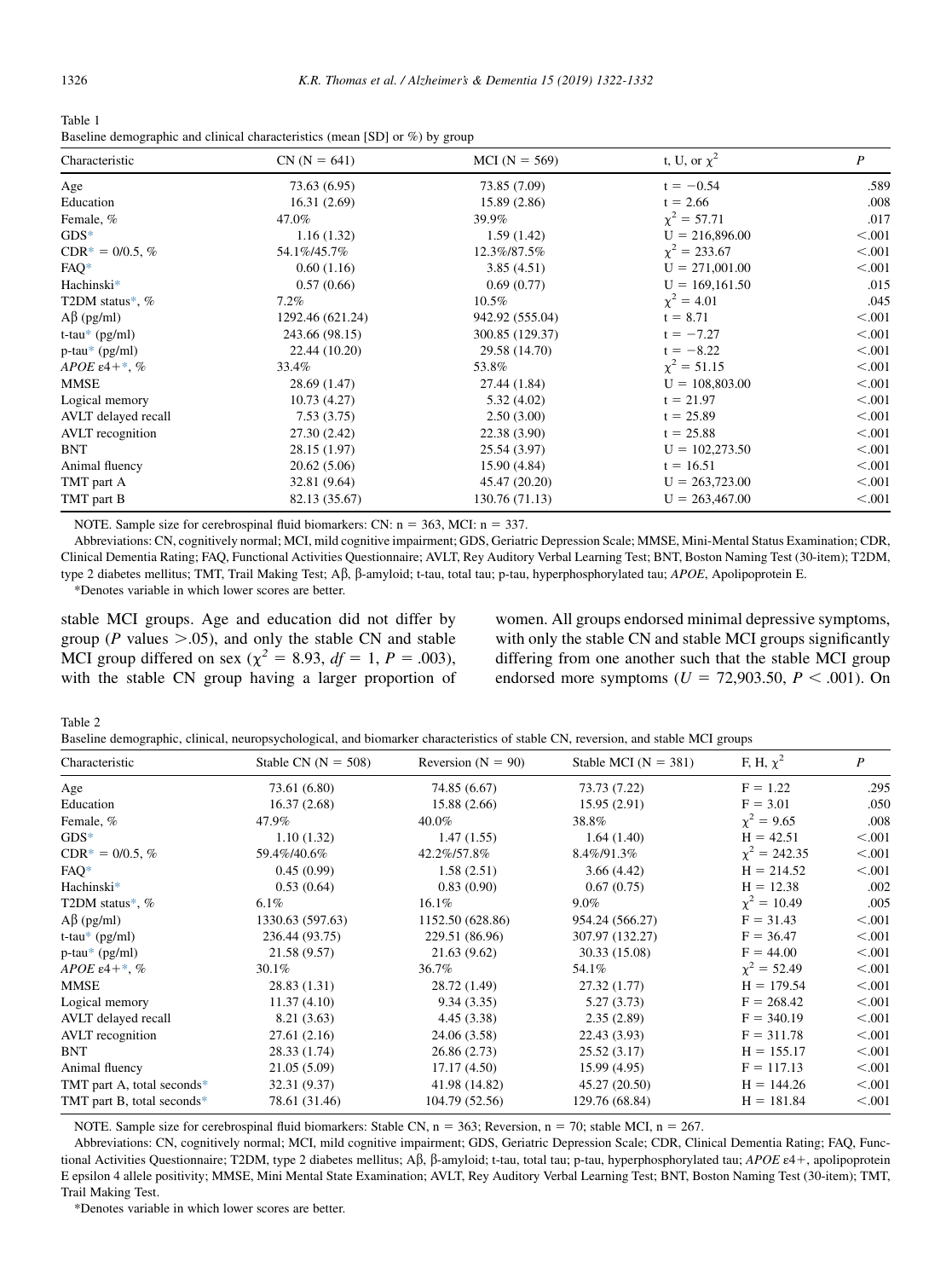measures of everyday functioning (CDR, FAQ), the stable CN group had the least amount of functional difficulty and significantly differed from the reversion group (CDR  $\chi^2$  = 9.25, df = 1, P = .002; FAQ U = 16,797.50,  $P < .001$ ) and stable MCI group (CDR  $\chi^2 = 242.47$ ,  $df = 2, P < .001$ ; FAQ  $U = 46,752.50, P < .001$ ). The reversion group has less functional difficulty than the stable MCI group (CDR  $\chi^2 = 65.93$ ,  $df = 2$ ,  $P < .001$ ; FAQ  $U = 12,123.00, P < .001$ . The reversion group had higher ischemia risk ( $U = 19,019.50$ ,  $P = .004$ ) and were more likely to have T2DM ( $\chi^2 = 10.51$ ,  $df = 1$ ,  $P = .001$ ) than the stable CN group, but did not statistically differ from the stable MCI group (Hachinski  $U = 15,794.00$ ,  $P = .197$ ; T2DM  $\chi^2 = 3.81$ ,  $df = 1$ ,  $P = .051$ ). The stable CN group had lower ischemia risk than the stable MCI group  $(U = 87,674.50, P = .007)$  but did not significantly differ on T2DM status ( $\chi^2 = 2.65$ ,  $df = 1$ ,  $P = .104$ ).

#### 3.4.2. AD biological markers

Examination of baseline AD biomarkers showed that stable CN and reversion participants did not significantly differ on baseline levels of A $\beta$  [t(431) = 2.26, P = .024], t-tau  $[t(431) = 0.57, P = .567]$ , or p-tau  $[t(431) = -0.04,$  $P = .968$ ] after adjustment for multiple comparisons. Stable CN and reversion groups had higher (better) levels of  $\overline{AB}$  $[t(628) = 7.99, P < .001 \text{ and } t(335) = 2.55, P = .011,$ respectively] as well as lower (better) levels of t-tau  $[t(453.43) = -7.55, P < .001 \text{ and } t(162.58) = -5.96,$  $P < .001$ , respectively] and p-tau  $[t(419.80) = .8.33]$ ,  $P < .001$  and  $t(168.27) = .5.90, P < .001$ , respectively] than participants in the stable MCI group. The stable CN and reversion groups did not differ in proportions of participants with an *APOE*  $\varepsilon$ 4 allele ( $\chi^2 = 1.53$ ,  $df = 1$ ,  $P = .216$ ), but both the stable CN and reversion groups had a smaller proportion of individuals with an  $\varepsilon$ 4 allele relative to the stable MCI group ( $\chi^2 = 51.87$ ,  $df = 1$ ,  $P < .001$  and  $\chi^2 = 8.82$ ,  $df = 1, P = .003$ , respectively).

#### 3.4.3. Neuropsychological functioning

[Table 2](#page-4-0) displays the mean baseline neuropsychological scores across NP criteria-defined stable CN, reversion, and stable MCI groups and omnibus tests. Baseline neuropsychological performance of the reversion group was significantly worse than the stable CN group on all measures except the MMSE ( $U = 22,553.50, P = .832$ ), including LM  $[t(140.85) = 5.10, P < .001]$ , AVLT delayed recall  $[t(595) = 9.10, P < .001]$ , AVLT recognition  $[t(99.52) = 9.10, P < .001]$ , BNT (U = 15,685.50,  $P < .001$ ), animal fluency, TMT part A ( $U = 12,952.50$ ,  $P < .001$ ), and TMT part B ( $U = 14,695.00, P < .001$ ). The reversion group performed better than the stable MCI group on the MMSE  $(U = 9167.00, P < .001)$ , LM  $[t(469) = 9.51, P < .001]$ , AVLT delayed recall  $[t(119.87) = 5.40, P < .001]$ , AVLT recognition  $[t(467) = 3.57, P < .001]$ , BNT (U = 13,991.00,  $P = .007$ , and TMT part B ( $U = 13,149.50, P = .001$ ) but not animal fluency  $[t(469) = 2.06, P = .040]$  or TMT part A ( $U = 16,138.50, P = .386$ ). On average, the reversion group's lowest baseline neuropsychological scores were on the AVLT delayed recall (mean z-score  $= -0.82$ ) and AVLT recognition (mean z-score  $= -1.03$ ). The stable CN group performed better than the stable MCI group across all neuropsychological tests: MMSE  $(U = 48,374.00,$  $P < .001$ ), LM [t(887) = 22.83, P < .001], AVLT delayed recall  $[t(883.82) = 26.74, P < .001]$ , AVLT recognition  $[t(548.30) = 23.21, P < .001]$ , BNT (U = 50,437.50,  $P < .001$ , animal fluency  $[t(887) = 14.85, P < .001]$ , TMT part A ( $U = 53,659.50, P < .001$ ), and TMT part B  $(U = 45,217.50, P < .001).$ 

#### 3.5. Unique predictors of reversion

[Table 3](#page-6-0) shows the results, including odds ratios, of the logistic regression that examined the predictors of reversion versus stable MCI group status at year 1. Block 1 that included demographic variables did not initially improve fit relative to the null model ( $\chi^2$  = 2.78, df = 3,  $P = .428$ ). For block 2, the forward stepwise procedure resulted in the following variables being included in the model: FAQ, t-tau, MMSE, AVLT delayed recall, TMT part B, and LM. Block 2 showed significant incremental improvement in model fit over block 1 ( $\chi^2$  = 98.13,  $df = 6$ ,  $P < .001$ ; Nagelkerke  $R^2 = .421$ ) and correctly classified 81.9% of the participants (sensitivity  $= .37$ ; specificity = .94; positive predictive value = .61, negative predictive value  $= .85$ ).

# 3.6. Baseline to year 1 changes in neuropsychological test scores

Repeated measures analyses of covariance were used to examine neuropsychological raw score change over time by group. The omnibus statistics for the group  $\times$  time interactions across all neuropsychological tests are included in [Supplementary Table 1.](#page-10-0) Notably, all omnibus group  $\times$  time interactions were significant ( $P < .001$ ). [Fig. 1](#page-6-0) shows the change in neuropsychological scores by group. Post-hoc analyses revealed that the stable CN group showed significant improvement from baseline to year 1 on the MMSE  $[t(501) = 2.56, P = .012]$ , LM  $[t(501) = 9.70, P < .001]$ , and BNT  $[t(500) = 5.63]$ ,  $P < .001$ , but not on other neuropsychological tests  $(P > .017)$ . The reversion group had significant improvements from baseline to year 1 across most neuropsychological measures, including LM  $[t(84) = 2.43, P = .015]$ , AVLT delayed recall  $[t(84) = 3.67, P < .001]$ , AVLT recognition  $[t(84) = 6.91, P < .001]$ , BNT  $[t(85) = 6.02, P < .001]$ , animal fluency  $[t(85) = 4.04, P < .001]$ , and TMT part A  $[t(85) = -4.80, P < .001]$ , but not on the MMSE or TMT part B ( $P > .150$ ). With the exception of LM, the raw score improvements were larger for the reversion group than for the stable CN group. Conversely, the stable MCI group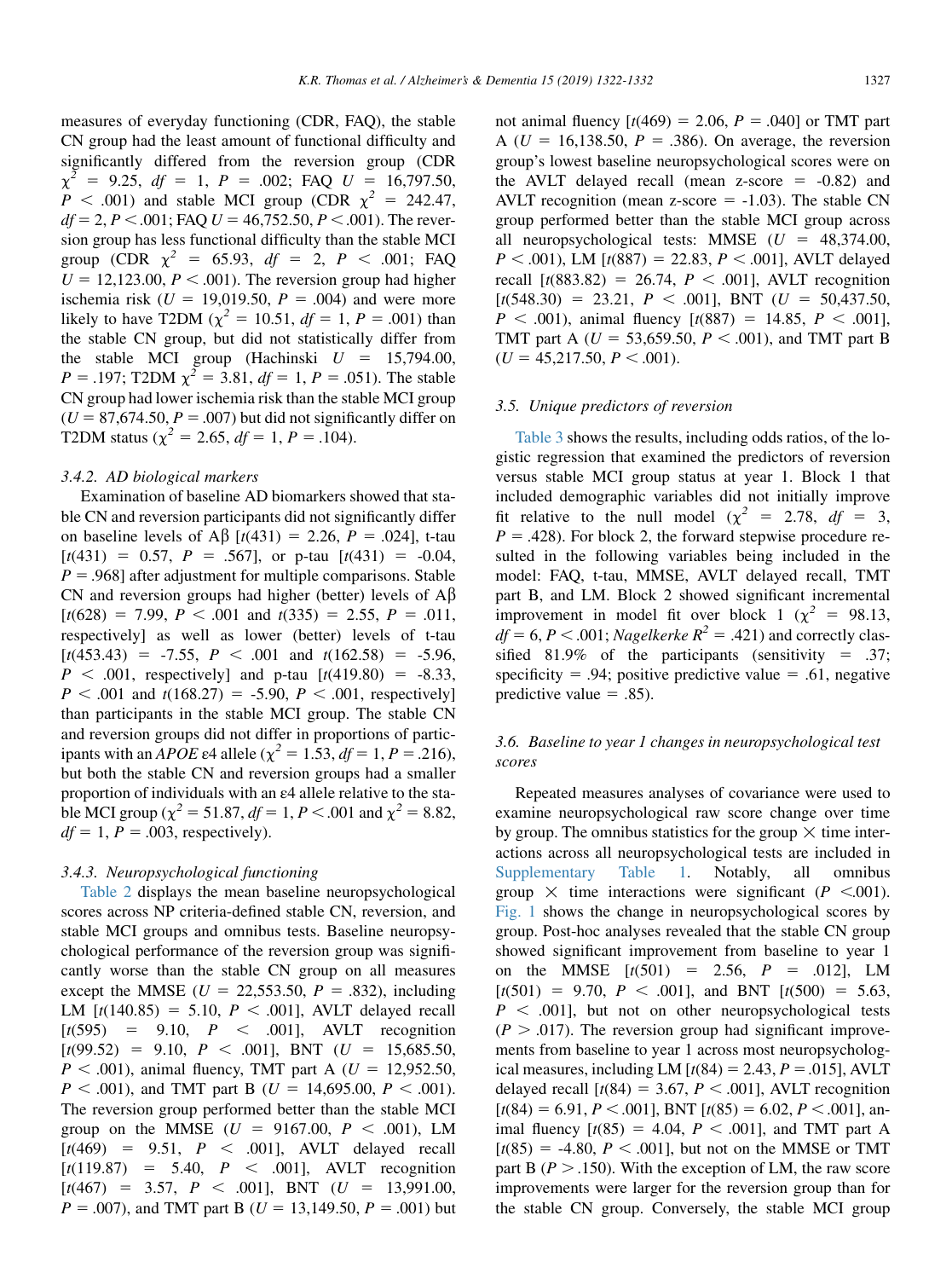<span id="page-6-0"></span>Table 3 Final logistic regression predicting reversion group status (compared with stable MCI)

| Variable                   | OR (95% CI)            | P    |
|----------------------------|------------------------|------|
| Block 1                    |                        |      |
| Age                        | $1.092(1.034 - 1.153)$ | .001 |
| Education                  | $0.872(0.762 - 0.998)$ | .046 |
| Female                     | $0.765(0.375-1.559)$   | .461 |
| Block 2                    |                        |      |
| FAO*                       | $0.855(0.765 - 0.956)$ | .006 |
| t-tau* $(pg/ml)$           | $0.996(0.992 - 0.999)$ | .025 |
| <b>MMSE</b>                | $1.307(1.040-1.642)$   | .021 |
| AVLT delayed recall        | 1.159 (1.038-1.294)    | .009 |
| TMT part B, total seconds* | $0.988(0.980 - 0.995)$ | .002 |
| Logical memory             | 1.180 (1.059-1.314)    | .003 |
|                            |                        |      |

NOTE. There were 321 participants with all available data for this analysis. The reversion group ( $n = 67$ ) was coded as 1 and the stable MCI group  $(n = 254)$  was coded as 0 for this logistic regression.

Abbreviations: OR, odds ratio; CI, confidence interval; FAQ, Functional Activities Questionnaire; t-tau, total tau; MMSE, Mini-Mental State Examination; AVLT, Rey Auditory Verbal Learning Test; TMT, Trail Making Test. \*Denotes variable in which lower scores are better.

showed significant baseline to year 1 declines on the MMSE  $[t(376) = -7.66, P < .001]$ , AVLT delayed recall  $[t(374) = -2.48, P = .014]$ , AVLT recognition  $[t(374) = -5.16, P < .001]$ , animal fluency  $[t(375) = -4.43]$ ,  $P < .001$ ], and TMT part B  $[t(374) = 3.34, P = .001]$  over the one-year interval but not on other neuropsychological testis ( $P > .017$ ). At year 1, the stable CN and reversion groups no longer significantly differed on the MMSE  $[t(591) = -2.29, P = .022], BNT [t(591) = -1.71,$   $P = .086$ ] and trails A [t(590) = 1.66, P = .097], but the reversion group continued to perform worse than the stable CN group on LM  $[t(464) = -4.85, P < .001]$ , AVLT delayed recall  $[t(465) = -6.86, P < .001]$ , AVLT recognition  $[t(465) = -3.11, P = .002]$ , animal fluency  $[t(466) = -4.05]$  $P < .001$ ], and TMT part B [t(466) = -3.14, P < .001].

# 3.7. Progression to dementia by group

Differential rates of progression to dementia were examined between NP criteria-defined stable CN, reversion, and stable MCI groups. Cox regressions, adjusting for age, education, and sex, showed that relative to the stable CN group, the reversion group did not differ in rate of progression (HR: 1.67, 95% CI: [0.63, 4.55],  $P = .301$ ), while the stable MCI group progressed at a faster rate than the stable CN (HR: 15.78, 95% CI: [9.62, 25.86],  $P < .001$  and reversion groups (HR 9.35, 95% CI [3.83, 22.83],  $P < .001$ ). Kaplan-Meier curves and numbers of events/persons at risk are shown in [Fig. 2.](#page-7-0)

# 4. Discussion

Implementation of the NP criteria at baseline and year 1 produced an MCI-to-CN reversion rate of 15.8%. This reversion rate is largely consistent with, if not modestly lower than, the reversion rates of 18% (26% when only "better quality" studies were included) [\[7\]](#page-10-0) and 24% [\[8\]](#page-10-0) reported in recent meta-analyses. Moreover, it is much more realistic than the 2.2% and 3% reversion rates found in ADNI



Fig. 1. Baseline to year 1 change in neuropsychological scores by group. Error bars represent the 99% confidence interval. For TMT parts A and B, lower scores represent better (faster) performance. Raw scores have been adjusted for age, sex, and education. Abbreviations: MMSE, Mini-Mental State Examination; AVLT, Rey Auditory Verbal Learning Test; BNT, Boston Naming Test (30-item); TMT, Trail Making Test.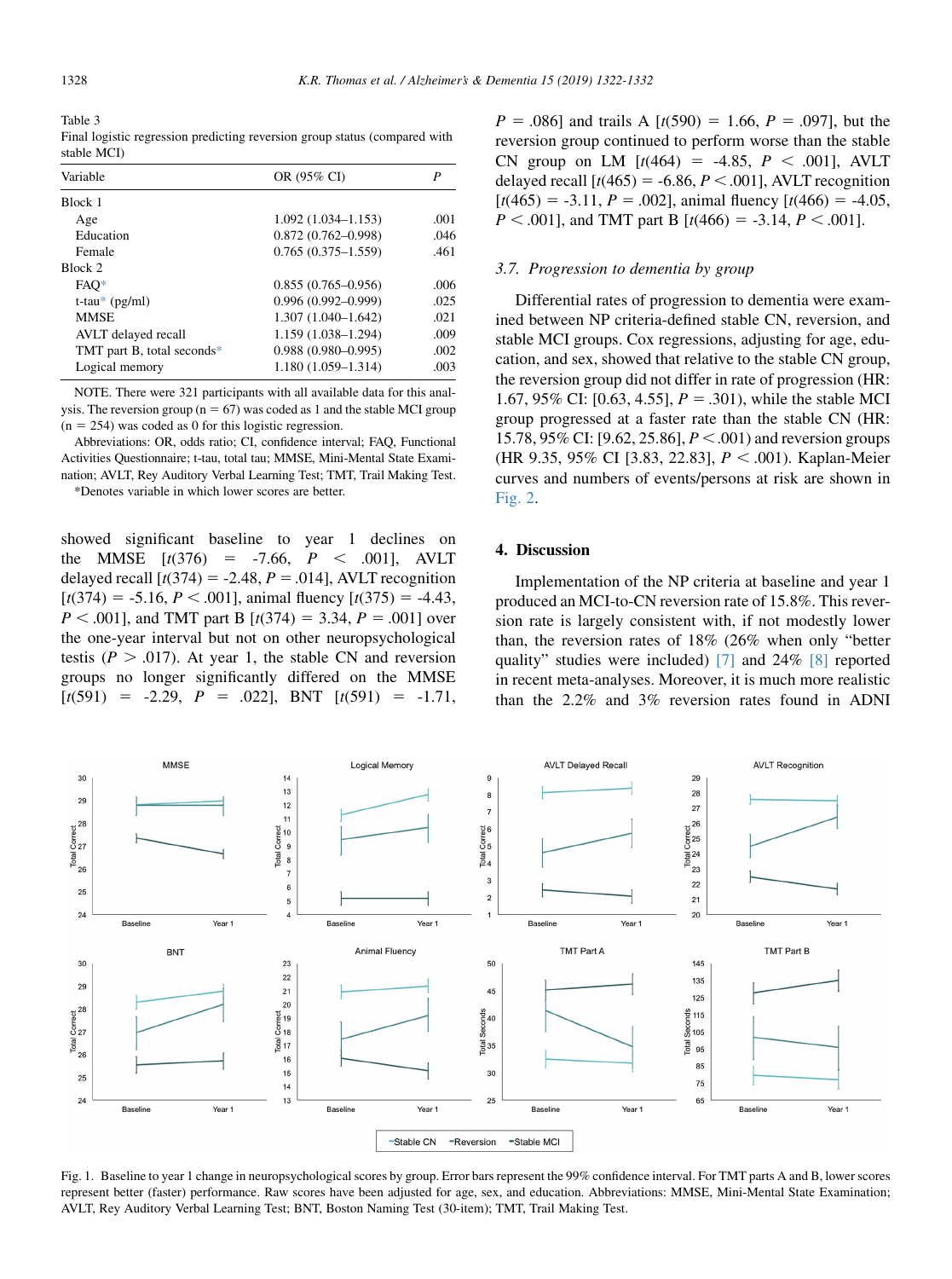<span id="page-7-0"></span>

Fig. 2. Kaplan-Meier curves for stable CN, reversion, and stable MCI group rates of progression to dementia.

[\[8,16,17\],](#page-10-0) which appear to be artificially low because of seemingly weighting the subjective CDR more heavily than the LM element of the ADNI MCI criteria [\[17\].](#page-10-0)

The NP criteria-defined reversion group did not differ from the stable CN or stable MCI groups on demographics or baseline depressive symptoms. Compared with the stable CN group, the reversion group had more difficulty on baseline measures of everyday functioning, including the CDR (an independent measure not used in the NP criteria), but had better functional scores than the stable MCI group, which is consistent with previous studies [\[5,12\].](#page-10-0) Notably, the reversion group did not have a greater proportion of participants classified as MCI at baseline based on the  $FAQ > 5$  element of the NP criteria relative to the stable MCI group, suggesting that the NP criteria reversion rate was not driven by this element of the NP criteria. Consistent with previous work  $[5,13,15]$ , the reversion group had a higher proportion of participants who were diagnosed with nonamnestic MCI (i.e., impaired in language or attention/executive functions), relative to the stable MCI group.

Consistent with the greater likelihood of nonamnestic impairments in reverters, examination of vascular risk variables such as the Hachinski ischemia risk index and T2DM status showed that the reversion group had the highest scores on the Hachinski index and the highest proportion of participants with T2DM across the groups, significantly differing from the stable CN group. Possible vascular- or diabetes-related variability in performance at baseline with subsequent regression to the mean at year 1 (e.g., because of transient cerebral blood flow disruptions and/or fluctuating glucose levels) is a hypothesis that needs further investigation.

When examining AD-related biomarkers, the NP criteriadefined reversion group did not differ from the stable CN group across CSF measures of  $\mathbf{A}\beta$ , t-tau, and p-tau, or proportion of APOE ε4 carriers, but the reversion group differed from the stable MCI group across all markers examined. These biomarker findings are consistent with the rates of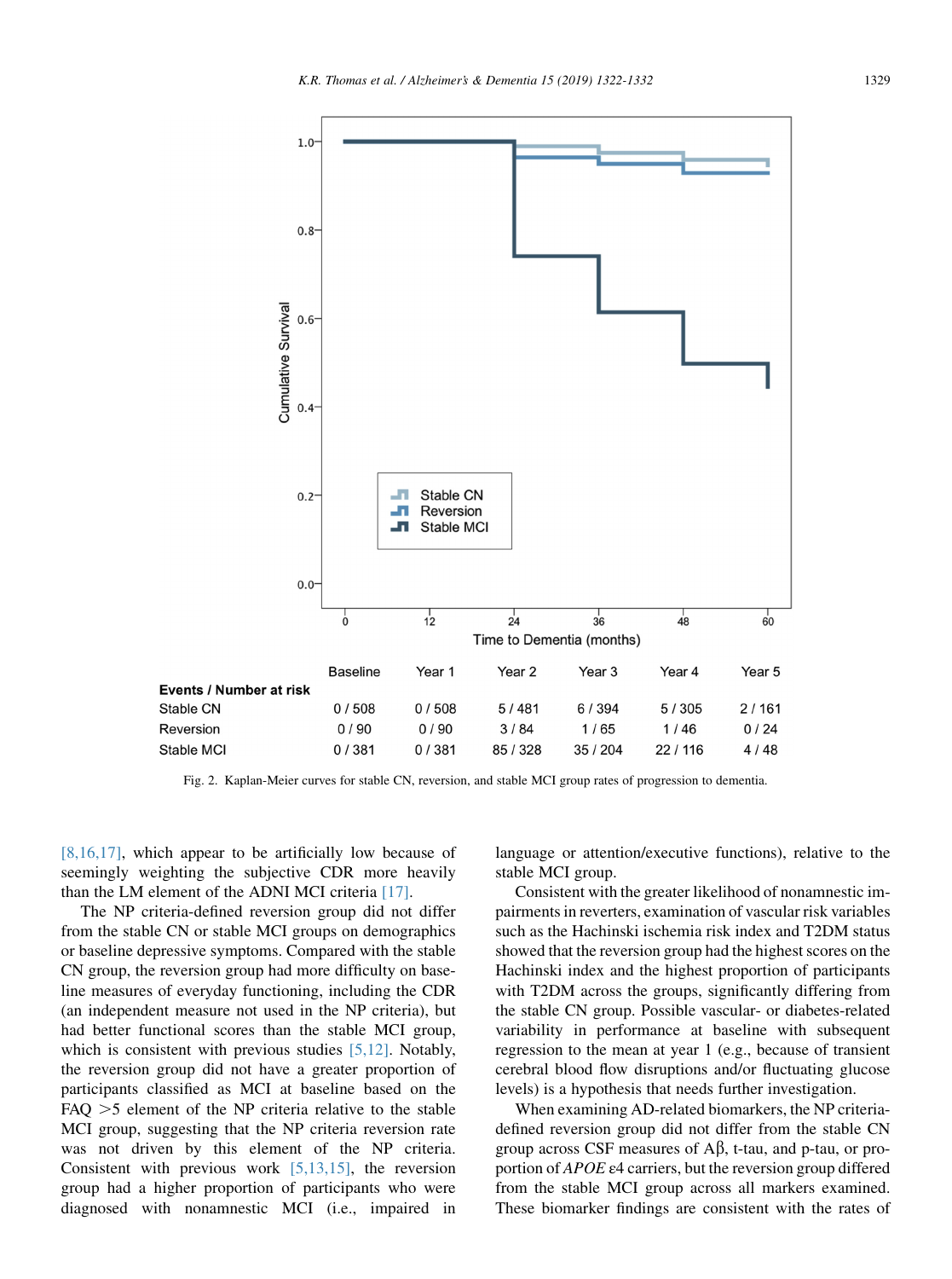progression to dementia across groups. Specifically, the stable CN and reversion groups had slower rates of progression to dementia over 5 years than the stable MCI group but did not differ from each other. The reversion group's HR of 1.67 when compared with that of the Stable CN group is lower than the rate of progression for reverters in other studies (e.g., HR = 6.6 in the Mayo study  $[5]$  and HR = 6.4 in the Sydney Memory and Aging Study [\[4\]](#page-10-0)). Thus, the participants identified as reverters via the NP criteria do not appear to be at the same elevated risk for dementia as reverters from other studies, suggesting that the NP criteria, with most participants being classified based on two tests within a cognitive domain, may provide improvement in prediction of progression compared with other criteria. An alternative or additional reason for these findings may be that this study used dementia criteria that were completely independent of the NP criteria for MCI. Other studies often use similar criteria for classifying MCI and dementia, with the primary difference being a greater degree of severity to meet dementia criteria (e.g.,  $CDR = 0.5$  for MCI and 1.0 for dementia).

At baseline, as expected based on their initial MCI diagnoses, the reversion group performed worse than the stable CN participants on almost all neuropsychological measures, but also generally performed better than the Stable MCI group, with the exception of a couple tests (animal fluency and TMT part A). When predicting reversion versus stable MCI status at year 1, only baseline FAQ score, t-tau, MMSE, AVLT delayed recall, TMT part B, and LM emerged as unique predictors of reversion. Notably, even with a model that considered demographics and available clinical, health, CSF, and cognitive predictors, only 37.3% of the participants who reverted at year 1 were correctly classified using this information, suggesting that it is difficult to determine who may be more likely to revert. Future analyses should also consider the interactive effects of known predictors of reversion to produce models that may better identify those participants who are more likely to revert versus remain cognitively impaired.

The stable CN group demonstrated largely consistent neuropsychological raw score performances from baseline to year 1 and showed improvements on MMSE, LM, BNT, and animal fluency, which likely represents an expected practice effect. The reversion group improved on all measures except MMSE and TMT part B, and the improvements were generally greater than those observed by the stable CN. Thus, the improvements in the reversion group likely go beyond the expected practice effect, in that they may also be consistent with an overall trend of regression to the mean. Conversely, the stable MCI group declined across most neuropsychological measures. The dependent variable of the repeated measures analyses was in raw score metric because this is most clinically relevant; however, the NP criteria (e.g.,  $>1$  SD below mean cutoff on tests) was applied to the demographically-adjusted z-scores. The z-scores were created separately for each occasion, so the robust control participant scores at baseline were used to create the baseline z-score and the robust control participant scores at year 1 were used to create the year 1 z-scores. This approach allowed for the mean practice effect of the robust control participants to be accounted for in the z-scores. This method, again, supports the likelihood that practice effects alone cannot fully explain the greater improvement of the reversion group.

The current findings, however, do highlight the potential for using measures of change, and accounting for practice effects, as a way of capturing those at risk for future progression. Previous work in a population-based sample has shown that practice effects may be reduced in individuals with incident MCI/dementia within a year of testing [\[30\].](#page-10-0) Practice effects are an important consideration for any longitudinal observational study, clinical trial, or clinical evaluation that involves serial testing  $[31]$ , and it may be possible to derive predictive information about future cognitive outcomes by determining if a practice effect is less than or greater than expected [\[32,33\]](#page-10-0).

Accurate characterization of reversion is critical in multiple settings. In research, clinical "trial ready" cohorts are being assembled for many types of studies. Although it may take some effort to characterize people with MCI longitudinally, applying a consistent, objective neuropsychological criteria could help to winnow a cohort such that those most appropriate candidates for clinical trials are included [\[34\].](#page-10-0) In addition, in clinical practice, patients may be labeled as having MCI for a variety of reasons, not all of which portend a high risk of AD. Reassessment in enough detail to capture reversion would prevent people from carrying forward a label of MCI, with the negative ramifications that may result from the inaccurate label and have the potential to adversely impact their social interactions, selfperceptions, and life decisions (e.g., retirement).

For both research and clinical settings, older adults may also lack access to a knowledgeable informant; objective neuropsychological assessment would reduce this as a barrier to enrollment in a clinical trial or accurate determination of cognitive status because it is able to serve as a stand-alone method to determine diagnosis [\[15,20\]](#page-10-0) and reversion. The meta-analyses that examined reversion rates generally used criteria that differed from the NP criteria; the criteria also varied within and between meta-analyses. Several of the studies included in both meta-analyses appeared to rely on a consensus diagnosis, which often includes multiple clinicians integrating information not only from a neuropsychological assessment but also from the participant and an informant about the course of cognitive symptoms and functional changes to form a diagnosis. Interestingly, the NP criteria produced a similar or modestly better reversion rate than those reported in the meta-analyses despite only requiring the objective neuropsychological data and consistent application of the NP criteria. This finding, in addition to the prior work showing that subjective report of cognitive difficulties may increase false positive MCI diagnostic errors [\[18,19\],](#page-10-0) provides support for the use of NP criteria.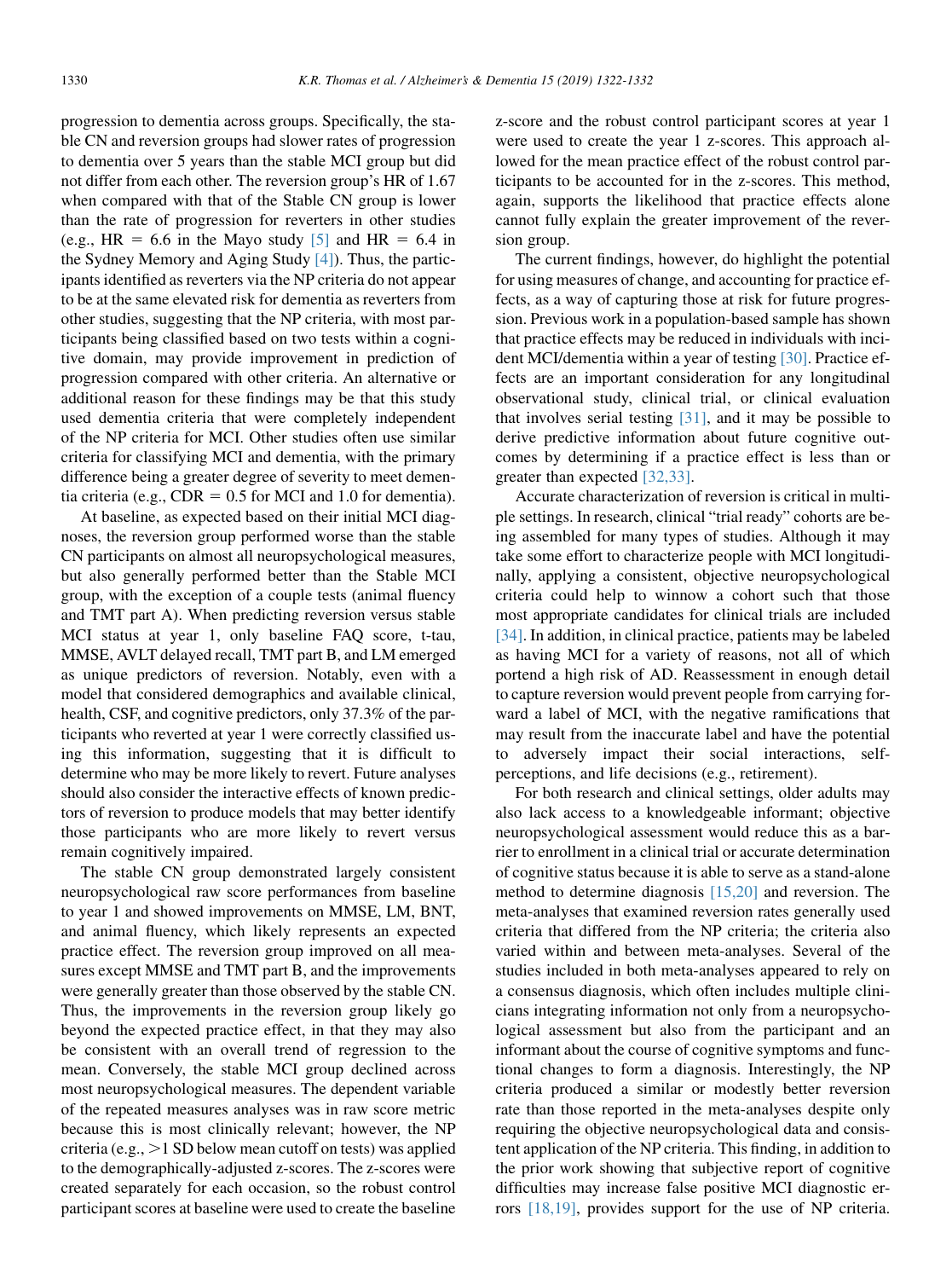<span id="page-9-0"></span>Furthermore, the meta-analyses examined reversion rates over a variable number of years, often  $\geq 2$  years. Malek-Ahmadi [\[8\]](#page-10-0) suggested that a longer follow-up period may produce lower rates of reversion; thus, the one-year follow-up interval in this study may have produced a slightly higher reversion rate than a longer follow-up period.

Our study is limited in that the examination of stability and reversion was constrained to the baseline to year 1 interval. Further work examining the reversion and fluctuation of diagnoses over a longer follow-up period will expand on the current findings. Our findings, however, offer an alternative and empirically supported method of MCI classification using a comprehensive neuropsychological approach that can be applied across research and clinical settings and is adaptable to different neuropsychological batteries [\[15,20,35\].](#page-10-0) Notably, the NP criteria resulted in a reversion rate that is more accurate than the extremely low reversion rate previously reported using the ADNI-based diagnoses  $[14,16,17]$ , and it is also modestly lower than those reported in meta-analyses [\[7,8\]](#page-10-0). Furthermore, the NP criteria appear to reliably capture true "reverters" as evidenced by the low AD biomarkers and progression-todementia risk in the reversion group, both of which were consistent with those of the stable CN group.

## Acknowledgments

This work was supported by NIH grants R01 AG049810 (M.W.B.), K24 AG026431 (M.W.B.), and P50 AG005131 (D.R.G., D.P.S, S.D.E), the Alzheimer's Association (AARF-17-528918 to K.R.T. and AARG-17-500358 to E.C.E.), and the U.S. Department of Veterans Affairs Clinical Sciences Research and Development Service (Career Development Award-2 1IK2 CX001415-01A1 to E.C.E.). Data collection and sharing for this project was funded by the Alzheimer's Disease Neuroimaging Initiative (ADNI) (National Institutes of Health Grant U01 AG024904) and DOD ADNI (Department of Defense award number W81XWH-12-2-0012). ADNI is funded by the National Institute on Aging, the National Institute of Biomedical Imaging and Bioengineering, and through generous contributions from the following: AbbVie, Alzheimer's Association; Alzheimer's Drug Discovery Foundation; Araclon Biotech; BioClinica, Inc.; Biogen; Bristol-Myers Squibb Company; CereSpir, Inc.; Cogstate; Eisai Inc.; Elan Pharmaceuticals, Inc.; Eli Lilly and Company; EuroImmun; F. Hoffmann-La Roche Ltd and its affiliated company Genentech, Inc.; Fujirebio; GE Healthcare; IXICO Ltd.; Janssen Alzheimer Immunotherapy Research & Development, LLC.; Johnson & Johnson Pharmaceutical Research & Development LLC.; Lumosity; Lundbeck; Merck & Co., Inc.; Meso Scale Diagnostics, LLC.; NeuroRx Research; Neurotrack Technologies; Novartis Pharmaceuticals Corporation; Pfizer Inc.; Piramal Imaging; Servier; Takeda Pharmaceutical Company; and Transition Therapeutics. The Canadian Institutes of Health Research is providing

funds to support ADNI clinical sites in Canada. Private sector contributions are facilitated by the Foundation for the National Institutes of Health ([www.fnih.org\)](http://www.fnih.org). The grantee organization is the Northern California Institute for Research and Education, and the study is coordinated by the Alzheimer's Therapeutic Research Institute at the University of Southern California. ADNI data are disseminated by the Laboratory for Neuro Imaging at the University of Southern California.

## Supplementary Data

Supplementary data related to this article can be found at [https://doi.org/10.1016/j.jalz.2019.06.4948.](https://doi.org/10.1016/j.jalz.2019.06.4948)

# RESEARCH IN CONTEXT

- 1. Systematic review: The authors reviewed studies (using PubMed) related to MCI reversion and predictors of reversion. Reversion rates and correlates of reversion vary significantly across studies, but in general, the MCI-to-normal reversion rate reported in the Alzheimer's Disease Neuroimaging Initiative was lower than all other studies included in a metaanalysis.
- 2. Interpretation: Our findings demonstrate that MCI diagnosed based on objective neuropsychological performance, rather than a heavy reliance on subjective criteria, produced a realistic reversion rate that is consistent with, or slightly improved relative to, meta-analyses. These results extend evidence that MCI diagnoses based on neuropsychological performance offer an empirically supported classification method.
- 3. Future directions: Future work will examine the fluctuation of diagnoses over a longer follow-up period to determine whether performance variability is related to AD-related changes and progression risk. We will also continue efforts to compare objective performance and subjective report methods of detecting those at risk for future decline.

## References

- [1] [Roberts R, Knopman DS. Classification and epidemiology of MCI.](http://refhub.elsevier.com/S1552-5260(19)35115-5/sref1) [Clin Geriatr Med 2013;29:753–72.](http://refhub.elsevier.com/S1552-5260(19)35115-5/sref1)
- [2] [Albert MS, DeKosky ST, Dickson D, Dubois B, Feldman HH, Fox NC,](http://refhub.elsevier.com/S1552-5260(19)35115-5/sref2) [et al. The diagnosis of mild cognitive impairment due to Alzheimer's](http://refhub.elsevier.com/S1552-5260(19)35115-5/sref2) [disease: Recommendations from the National Institute on Aging-Alz](http://refhub.elsevier.com/S1552-5260(19)35115-5/sref2)[heimer's Association workgroups on diagnostic guidelines for Alz](http://refhub.elsevier.com/S1552-5260(19)35115-5/sref2)[heimer's disease. Alzheimers Dement 2011;7:270–9.](http://refhub.elsevier.com/S1552-5260(19)35115-5/sref2)